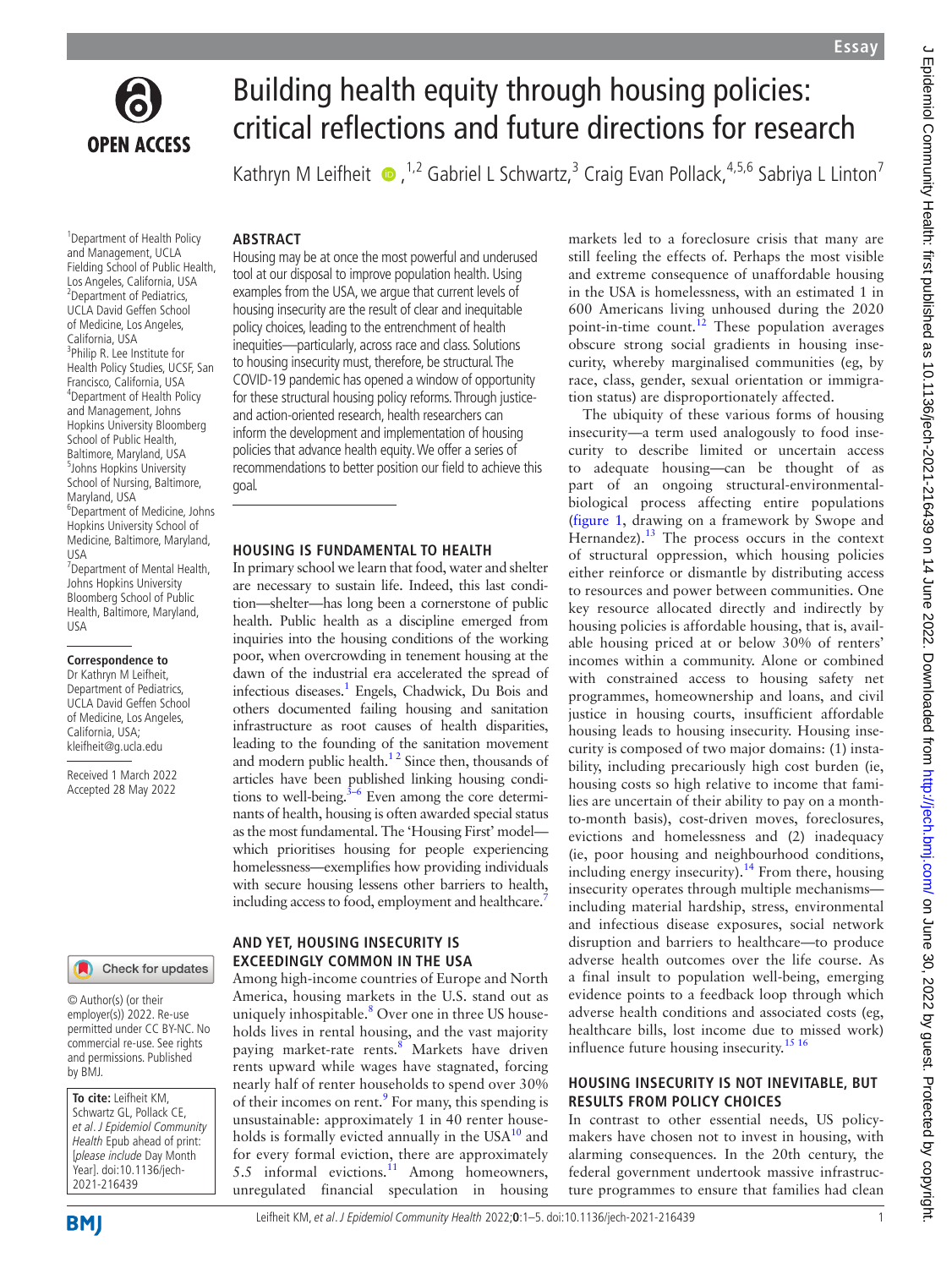

<span id="page-1-0"></span>**Figure 1** Conceptual framework showing the structural-environmental-biological process through which housing policies, in the context of structural oppression, affect inequities in population well-being.

water and made food an entitlement through the Supplemental Nutrition Assistance Program and Special Supplemental Nutrition Program for Women, Infants, and Children. Today, 97% of households have access to clean drinking water $17$  and 90% are food secure.[18](#page-4-12) Though more work is required to ensure that all households have access to these basic needs, increased access to clean water and sufficient food are among the great success stories in US public health, contributing to dramatic gains in life expectancy.<sup>19 20</sup> In contrast, housing infrastructure has deteriorated and been demolished in the face of growing demand and housing is not considered an entitlement in the USA. Consequently, housing assistance only reaches a quarter of eligible families.<sup>21</sup>

When the USA has intervened in the housing sector, it has often been inequitable. Although these injustices have affected people at the intersections of multiple disadvantaged identities and classes, it is particularly instructive to view US housing policies through the lens of anti-Black racism. Until the late 1960s, explicitly racist Jim Crow laws, zoning regulations and deed restrictions segregated neighbourhoods and restricted the 'American Dream' of homeownership to white families. $^{22}$  When the Fair Housing Act of 1968 banned race-based discrimination in housing sales and rentals, a system of de facto segregation maintained racial inequities in housing.<sup>22</sup> Over the same period, the USA effectively defunded and dismantled public housing infrastructure as the percentage of Black residents increased. $<sup>2</sup>$ </sup> This legacy of public housing disinvestment continues today and is exacerbated by gentrification and racist characterisations of predominantly Black public housing communities as socially disorganised and crime-ridden.<sup>[23](#page-4-16)</sup>

And so, structurally racist housing policies paved the way for white homeowners to build equity (in the economic sense of the word), all the while cementing racial health inequity. $^{24}$  Living in a historically redlined neighbourhood (ie, majority-Black neighbourhoods denied mortgages under mid-20th century discriminatory lending policies), for example, predicts poorer health outcomes to this day, including preterm births, $^{25}$  $^{25}$  $^{25}$  asthma-related complications,  $26$  tobacco retailer density and exposure to violence.<sup>28</sup> Ongoing residential segregation appears as a 'fundamental determinant' of racial health inequities, stratifying access to housing resources to produce an inequitable distribution of housing insecurity and disparate exposure to health-related harms in the present day.<sup>[29](#page-4-22)</sup> In systematically lowering barriers to housing for white families, while building barriers for Black families, policymakers provided a cruel case study in the potential for housing policies to shape health.

## **WHAT ROLE CAN HEALTH RESEARCHERS PLAY IN CHANGING THE STATUS QUO?**

Now is a critical window for housing policy reform. In recent years, WHO as well as the US Departments of Housing and Urban Development and Health and Human Services have each articulated goals to promote health through housing policies.<sup>30-32</sup> The COVID-19 pandemic and economic downturn exacerbated housing insecurity but also ushered in unprecedented innovation in housing policy. Federal, state and local governments in the USA instituted eviction moratoriums, made historic investments in rental assistance and guaranteed right to legal counsel to tenants facing eviction. These policies often had explicit public health objectives.

Health researchers can help sustain momentum in housing policy reform by conducting justice-oriented and action-oriented research. By being more intentional in the way we approach research—the teams we build, the questions we ask, our study designs and our dissemination strategies—we can better position ourselves to inform the development and implementation of housing policies that advance health equity. In the following section, we provide methodological and practice recommendations to researchers, summarised in [box](#page-2-0) 1. While the illustrative examples that we use to support our recommendations are grounded in the US context, our recommendations are relevant to the global research community.

## **An advocacy orientation and interdisciplinary, communitypartnered coalitions**

Evidence from health research can be used to inform a 'Health in All Policies' approach to housing policy, through which leaders in the housing sector factor health and health equity considerations into their decision-making processes. $33$  However, to achieve this goal, we cannot shy away from politics and advocacy. We must be attuned to shifts in policy landscapes and housing justice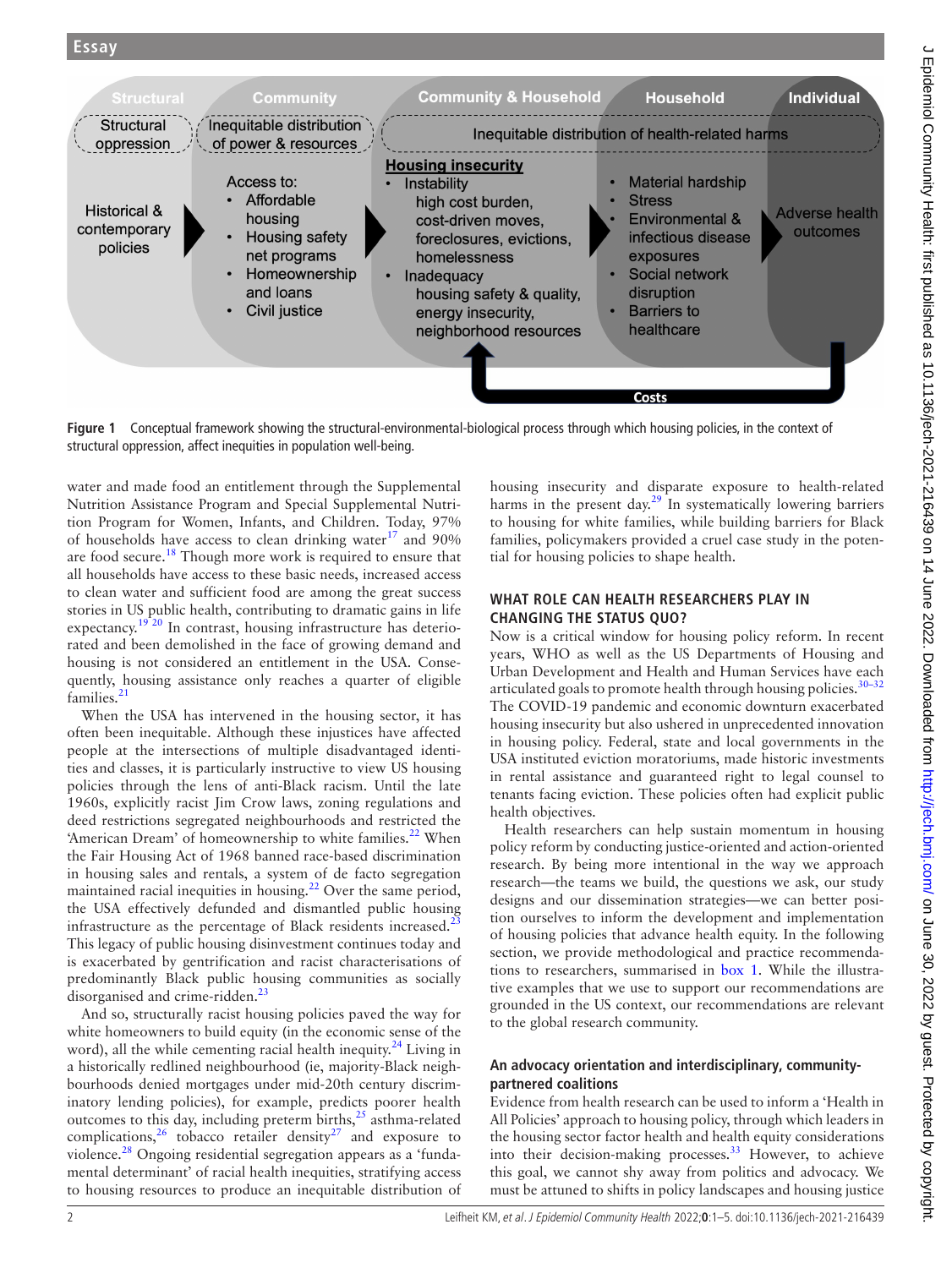### **Box 1 Research recommendations to better inform housing policies that advance health equit**

## <span id="page-2-0"></span>**An advocacy orientation and interdisciplinary, communitypartnered coalitions**

- ⇒ Strive to promote 'Health in All Policies'.
- ⇒ Embrace advocacy.
- $\Rightarrow$  Monitor shifting policy landscapes and housing justice movements and respond in real time.
- $\Rightarrow$  Collaborate in interdisciplinary teams with quantitative and qualitative expertise.
- $\Rightarrow$  Centre people with lived experience in research teams.
- **Consequentialist questions and expanded frameworks**
- $\Rightarrow$  Ask questions with the potential to meaningfully alter social, economic and policy landscapes.
- $\Rightarrow$  Frame housing insecurity as a dynamic outcome of policy regimes.
- $\Rightarrow$  Study residential instability across a range of severity (ie, housing cost burden to unsheltered homelessness).

**Designing studies to strengthen causal interpretations**

- ⇒ Leverage longitudinal datasets featuring within-person and between-person variation in exposure to housing insecurity.
- ⇒ Take care to accurately reflect movement of people across geographies and jurisdictional boundaries.
- ⇒ Include appropriate time lags for disease aetiology and policy implementation factors.
- $\Rightarrow$  Improve capacity for housing policy surveillance.
- ⇒ Ascertain detailed residential histories to facilitate linkages to policy databases.
- $\Rightarrow$  Use conceptual frameworks to incorporate housing insecurity modules into questionnaires.

## **Testing for policy impacts on health inequity**

- ⇒ Measure effects across structurally vulnerable subgroups (via stratification or interaction models, disparities as primary outcomes).
- $\Rightarrow$  Oversample populations who stand to reap the most benefits or harms from a particular housing policy.

#### **Communication for change**

- $\Rightarrow$  Partner with community organisers to promote evidencebased policymaking.
- $\Rightarrow$  Align research agendas with community priorities and advocacy needs.
- $\Rightarrow$  Make research transparent and freely accessible.
- $\Rightarrow$  Co-create dissemination plans with community partners and disseminate research via a variety of channels.
- ⇒ Produce absolute estimates (eg, lives saved, cases prevented).
- ⇒ Make results accessible through data visualisation and qualitative narratives.
- ⇒ Highlight clear calls to action for policymakers.

movements, responding to pressing needs for evidence on health, housing and social policy in real time. While this new mindset might seem revolutionary, it merely represents a return to the origins of public health in social reform movements.<sup>34</sup>

Doing so will require more interdisciplinary research teams, leveraging expertise from such fields as law, political science, urban planning and economics. A Health in All Policies approach also requires an understanding of governance to encourage intersectoral partnerships and address issues of siloed funding.<sup>3</sup> By integrating these complementary perspectives and leveraging the combined power of quantitative and qualitative research

methods, we can bring a more comprehensive understanding of how housing policies affect health and health equity to policy debates.

Most importantly, we must centre people who have lived experience with housing insecurity in our research teams. This change is essential to conducting better science, ensuring that research and policy recommendations are grounded in reality and results are relevant to affected peoples. Community partners and other stakeholders should be involved in all steps of research, beginning with the crafting of research questions and ending with dissemination. Successful partnerships must go beyond extractive paradigms by building power together and sharing the social and economic benefits of the research enterprise. Working in coalitions, we can produce research that informs movements, pushes policy levers and empowers people with tools to be their own agents of change. $36$ 

One such coalition is the Healthy Neighborhoods Study (HNS), an ongoing academic-community partnership investigating the impact of urban development on community health in the Boston metropolitan area.<sup>37</sup>  $\frac{3}{38}$  Academic researchers partnered with community organisations to recruit paid resident researchers, who then took the lead by visioning HNS' research projects, designing research questions, conducting data collection and disseminating findings to inform community advocacy and drive policy action. Academic HNS epidemiologists provided technical support and coordinated research workshops throughout. Resident researchers have already begun using their results to inform community organising efforts, $39\frac{40}{3}$  and local agencies have used findings from HNS to determine how to allocate funding to benefit community health.

## **Consequentialist questions and expanded frameworks**

Health researchers should pursue research questions with the potential to meaningfully alter social, economic and policy landscapes, an orientation known as 'consequentialist epidemiology.['41](#page-4-30) Through this lens, we can study the health impacts of specific programmes, policies and policy-sensitive processes. As an example, whereas an aetiological study might measure the degree to which housing insecurity is associated with mental distress, a more consequentialist study might ask, 'How does living in housing subsidized by the Low-Income Housing Tax Credit affect mental distress among US adult renters?' That being said, studies need not strictly comply with the Potential Outcomes Framework's 'well-defined interventions' prerequisite, often expressed as requiring a currently imaginable randomised controlled trial  $(RCT)$ .<sup>42</sup> By their very nature, grassroots, community-driven housing solutions are difficult to conceive of as an RCT: there is rarely an obvious control group, there are multiple versions of interventions and interventions spill over to benefit neighbours. Nonetheless, these are some of the most vital movements to learn from. Mixed-methods approaches are wellsuited to these applications, leveraging quantitative and qualitative data to track implementation and impact. Researchers can also look beyond existing interventions, simulating impacts of future policies through Health Impact Assessments.<sup>4</sup>

Relatedly, research on housing and health could also be improved by framing housing insecurity as a dynamic outcome of policy regimes with a collective, structural origin.<sup>44</sup> By treating housing insecurity as a static state, we limit our analytic scope and obscure the role of power, politics and systems of oppression. For instance, focusing on the 'neighbourhood resources' dimension of housing insecurity, a large research base links neighbourhood deprivation to poor health outcomes with little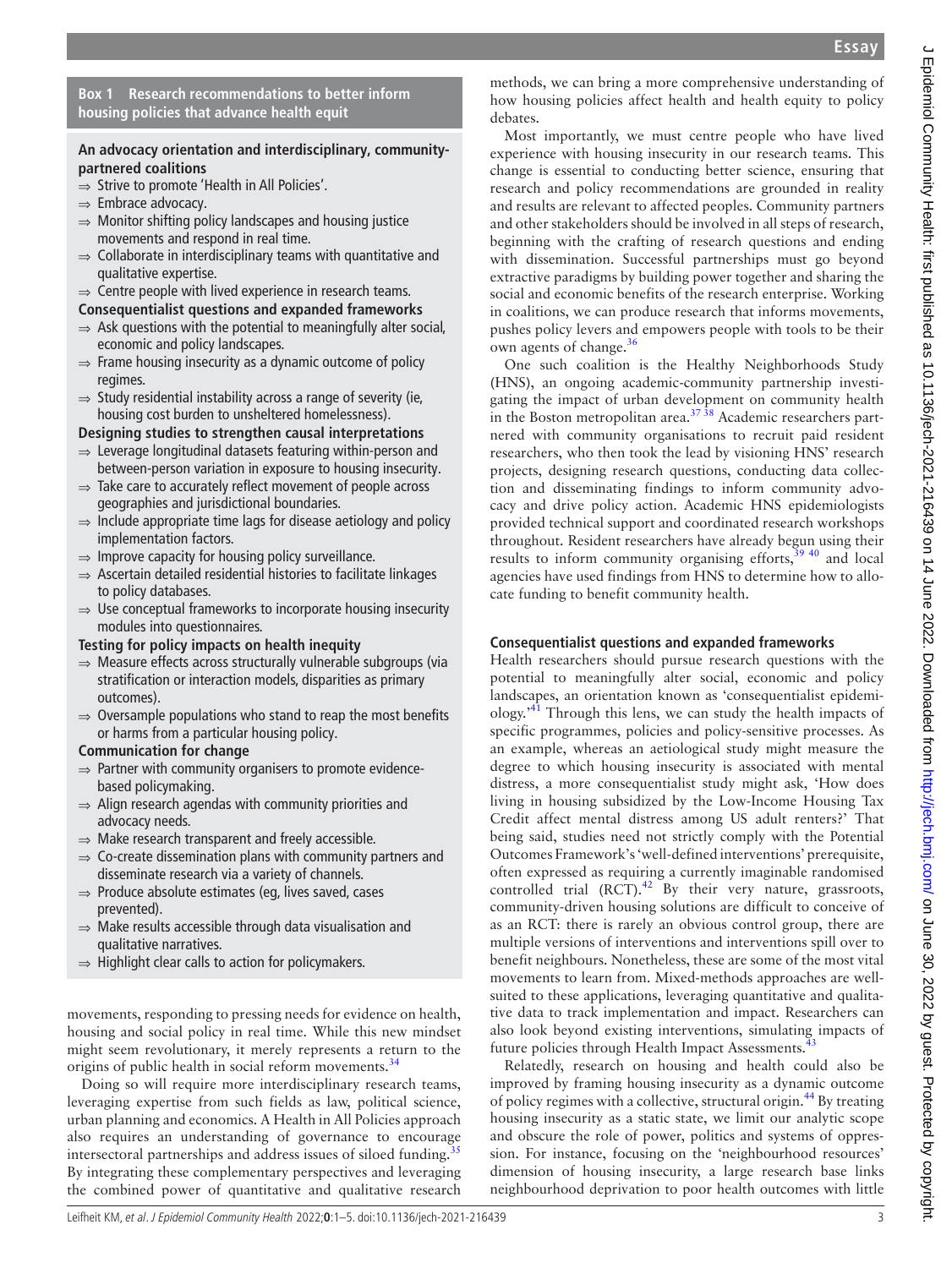recognition of the policies that deprive communities of wealth or the affluent communities that profit from this deprivation. Operating within this limited scope, the neighbourhood itself is blamed for ill health, rather than the policies and power dynamics that moulded it.

We further advocate for an expanded examination of residential instability, ranging from the everyday strain of living with cost burden all the way to unsheltered homelessness. This more encompassing view allows for a comprehensive understanding of the ways that housing policy failures have harmed health.

#### **Designing studies to strengthen causal interpretations**

To measure causal relationships between housing insecurity and health, study samples must include both within-person and between-person variation in exposure to housing insecurity. Absent this variation, studies can suffer from temporal ambiguity, which limits their ability to provide accountability and drive systems change. A common and politically expedient conclusion drawn from cross-sectional studies is that individual behaviours and health (specifically, substance use or mental illness) lead to homelessness—even though the causal arrow often goes the other way. This conveniently absolves those in power of their roles in creating policies and practices that drive housing insecurity. To avoid reifying stigmatising narratives and build evidence for change, researchers must leverage longitudinal datasets to strengthen causal interpretations of their findings. By comparing health trajectories between individuals exposed versus unexposed to housing insecurity, studies can invoke a powerful, prevention-oriented counterfactual: 'what would happen to health if families were stably housed?'

Studies of housing policies and health must also consider place, taking care to accurately reflect movement of people across geographies. Housing policies are often implemented at the state-level or county-level in the USA, presenting opportunities for quasiexperimental study designs. However, low-income renters in the USA move frequently, $45$  often crossing jurisdictional boundaries, hindering participant retention and potentially causing misclassification. To complicate matters further, research on housing policies often studies exposures that directly impact a household's mobility and may therefore cause selection bias.

Additionally, it is important to consider the time horizon over which housing policies might affect various health outcomes by incorporating appropriate time lags that reflect disease aetiology and policy implementation (eg, timing of public notifications, roll-out and enforcement). For instance, whereas an eviction moratorium puts an immediate halt to eviction proceedings, a single-family zoning ban may take decades to transform density and expand access to affordable housing. Flexible designs such as event studies that do not require an a priori specification of effect lags might be well-suited to these questions.<sup>4</sup>

For researchers to rigorously account for the movement of people across space and time in their study designs, funders must prioritise the development of better data infrastructure. Part of this endeavour will involve improving our capacity for longitudinal housing policy surveillance. Studies should gather high-quality data on residential histories, facilitating linkages to data on place-based policies and neighbourhood characteristics. Researchers can use conceptual frameworks to incorporate housing modules into questionnaires, collecting detailed information on physical aspects of housing and neighbourhoods and differentiating between types of residential instability (eg, formal vs informal evictions).

# **Testing for policy impacts on health inequity**

Studies must be designed to measure disparate policy impacts. Seemingly race-neutral or class-neutral housing interventions can further entrench disparities if not implemented equitably. As an example, lead paint was banned in 1978. However, because lead exposure prevention requires that tenants have either the power to advocate for remediation or the money and housing options to move out if necessary, low-income children—particularly children of colour—continue to be poisoned by lead over four decades later.<sup>47</sup> Thus, it is important to evaluate policies not only based on population-wide effect estimates but also by measuring effects across structurally vulnerable subgroups (eg, groups marginalised along lines of race, class, gender, sexual orientation). Analytically, such evaluations may involve stratification, interaction models or modelling of disparities themselves as primary outcomes. Approaches often require researchers to oversample populations who stand to reap the most benefits or harms from a particular housing policy to ensure statistical power.

# **Communication for change**

Teaching researchers how to communicate with policymakers with the hope that policies will simply follow the evidence is short-sighted and ahistorical. Policymaking is an exercise in power as much as it is an exercise in governance; community organising remains critical to policy change. Research will have a limited impact if it does not align with community members' concerns or if it is not useful for advocacy. Communication must also be bidirectional, such that communities' knowledge about their own lives informs our future research agendas and how we interpret our findings.

On a basic level, research is only useful to stakeholders when it is freely accessible. Thus, researchers should adhere to the principles of open science and share results with stakeholders via a variety of channels, including both social and traditional media and in-person communication. Dissemination plans should be cocreated in partnership with community stakeholders as well as housing providers and policymakers.

The way we present our results also matters. Advocacy groups and policymakers rarely think in odds ratios. Where possible, we recommend using producing absolute estimates (lives saved, cases prevented) to illustrate the human toll of policy (in)action. Such estimands magnify the humanity of affected communities and inform the public narrative around policy choices. Data visualisation can also make results more accessible, as can qualitative narratives that allow affected populations to speak for themselves. Finally, dissemination efforts should highlight clear calls to action for policymakers.

# **CONCLUSION**

Housing may be at once the most powerful and underused tool at our disposal to improve population health. The COVID-19 pandemic and related economic downtown has heightened awareness of the long-standing housing crisis in the USA, leading to a groundswell of support for policies to promote housing security and health. Health researchers can join housing justice movements to convert this momentum into lasting change. Meeting the moment means rethinking who we centre in research, the questions we ask and how we answer them and the ways we define and share knowledge. Going against the grain in these ways may be difficult, but keeping families housed and healthy will be worth the effort.